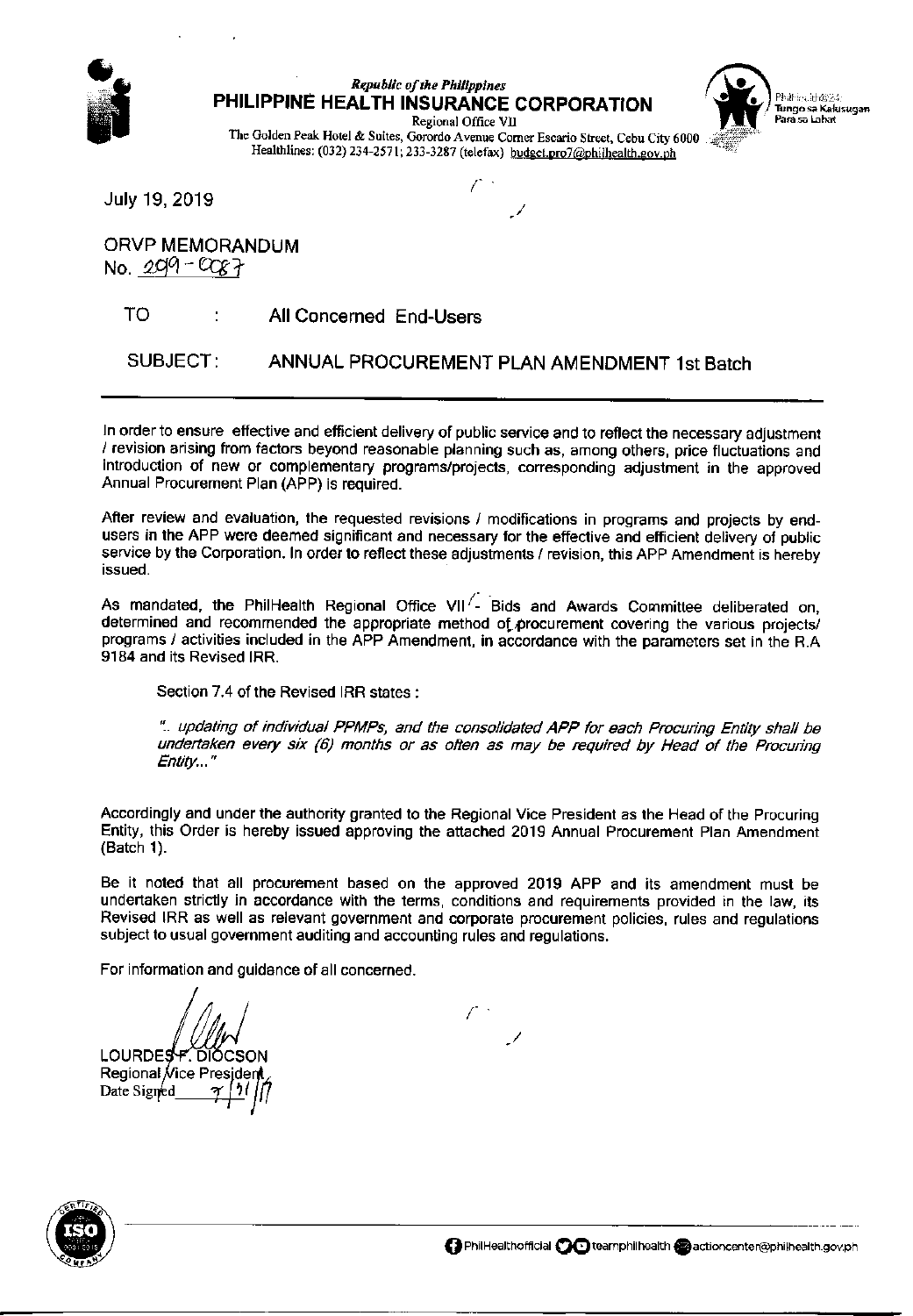|                                                  |                                               |                                             |                                                           |                                |                                                           |                                              |                                            |                                          |                                                   |                                             |                                     |                                          |                           |                                                 |                                            |                                          |                                            |                                                  |                                              | (dvd)                                                | cope                                         |
|--------------------------------------------------|-----------------------------------------------|---------------------------------------------|-----------------------------------------------------------|--------------------------------|-----------------------------------------------------------|----------------------------------------------|--------------------------------------------|------------------------------------------|---------------------------------------------------|---------------------------------------------|-------------------------------------|------------------------------------------|---------------------------|-------------------------------------------------|--------------------------------------------|------------------------------------------|--------------------------------------------|--------------------------------------------------|----------------------------------------------|------------------------------------------------------|----------------------------------------------|
| $\overline{\mathbf{x}}$ od<br>bandagaes 50 pcs / | Band-Aid Adhesive<br><u>(diaphragm cover)</u> | Littman Stethoscope<br>Littman Stethoscope  | <b>Dart Board</b>                                         | Sphygmomanometer               | Jurn Rope<br>Welch Allyn                                  | Stability Ball                               | å<br>Tournament chess                      | Ping pong Table                          | <b>Yoga Block</b>                                 | $\frac{30 \text{ } \text{pc}}{30 \text{ }}$ | <b>Table Tennis balls</b><br>(Jed.) | Pingpong Paddle<br>beq<br>B              | Professional Punching     | Table Tennis Net                                | <b>Eliptical Trainer</b>                   | S20 Treadmill                            | Treadmill                                  | -3 fold umbrella<br>Corporate Giveaways          | Corporate Giveaways<br><u>USB Stylus Pen</u> | PROGRAM /<br>PROJECT                                 | <b>PROCUREMENT</b>                           |
|                                                  | 풍                                             | 중                                           | 중혼                                                        | 줄                              | 증준                                                        | 중주<br>줄                                      | 줄                                          | 종                                        | 공전                                                |                                             | 돌                                   | 종                                        | 줄                         | 중증                                              | 종                                          | 중                                        | 풀                                          | <b>PAU</b>                                       | <b>PAU</b>                                   |                                                      | End User<br>PMO/                             |
| Small Valley<br>Procurement<br>Negotiated        | Procurement<br>Negotiated                     | Small Value<br>Procurement<br>Negotiated    | Small Value /<br>Procurement<br>Small Value<br>Negotiated | Procurement<br>Negotiated      | Small Value<br>Procurement<br>Small Value /<br>Negotiated | Procuremen<br>Small Value /<br>Negotiated    | Small Value /<br>Procurement<br>Negotiated | Procurement<br>Small Value<br>Negotiated | Small Value /<br><b>Procurement</b><br>Negotiated | Small Value<br>Procurement<br>Negotiated    | Procurement                         | Small Value<br>Procurement<br>Negotiated | Small Value<br>Negotiated | <b>Procurement</b><br>Small Value<br>Negotiated | Small Value /<br>Procurement<br>Negotiated | Small Value<br>Procurement<br>Negotiated | Small Value /<br>Procurement<br>Negotlated | Small Value /<br><b>Procuremen</b><br>Negotiated | Procurement<br>Small Value /<br>Negotiated   | PROCUREMENT                                          | <b>NODE OF</b>                               |
| August<br>2019                                   | งกดักษ<br>2019                                | August<br>2019                              | August<br>2019                                            | August<br><b>2019</b>          | hogust<br>$\frac{2019}{2}$                                | hugust<br>2019                               | มรกอิทษ<br>2019                            | August<br>2019                           | August<br>2019                                    | August<br>2019                              | houst<br>2019                       | 2019                                     | August                    | kugust<br>2019                                  | หนดแร่<br>2019                             | hrgust<br>2019                           | <b>August</b><br>2019                      | August<br>2019                                   | August<br><b>SIDZ</b>                        | <u> 18/REI</u><br>Post of<br>Ads/                    |                                              |
| August 2019                                      | August 2019                                   | August 2019                                 | August 2019                                               | August 2019                    | August 2019                                               | August 2019                                  | August 2019                                | August-2019                              | August 2019                                       | August 2019                                 | August 2019                         |                                          | August 2019               | August 2019                                     | August 2019                                | August 2019                              | August 2019                                | August 2019                                      | August 2019                                  | Sub/Open<br>of Bids                                  | <u>Schedule of Each Procurement Activity</u> |
| August<br>201<br>Φ                               | August<br>$\overline{5019}$                   | August<br>2019                              | August<br>$\frac{2019}{2}$                                | $rac{2019}{2019}$<br>August    | August<br>2019                                            | August<br>2019                               | August<br>2019                             | August<br>2019                           | 2019<br>August                                    | August<br>2019                              | August<br>2019                      | 201<br>5                                 | August                    | August<br><b>DO</b><br>5                        | <b>Zoi</b><br>August<br>Ģ                  | August<br>201<br>5                       | August<br>ļδ<br>5                          | August<br>Ιō<br>5                                | August<br>50<br>5                            | Z<br>Award<br>otice of                               |                                              |
| August 2019                                      | August 2019                                   | August 2019                                 | August 2019                                               | August 2019                    | August 2019                                               | August 2019                                  | August 2019                                | August 2019                              | August 2019                                       | August 2019                                 | August 2019                         |                                          | August 2019               | August 2019                                     | August 2019                                | August 2019                              | August 2019                                | August 2019                                      | August 2019                                  | Contract<br>Signing                                  |                                              |
| 8                                                | COB                                           | SSB                                         | COB                                                       | င္မွ                           | 86                                                        | ွင္ပ                                         | င္မွ                                       | <b>COB</b>                               | SOB                                               | SOB                                         | <u>ទ</u>                            |                                          | <b>GOB</b>                | င္မွ                                            | co<br>G                                    | COB                                      | CO <sub>B</sub>                            | ဥ္မ                                              | င္မွ                                         | Source of<br>Funds                                   |                                              |
| 200.00                                           | 2,463.00                                      | 12,103.00                                   | 10,000.00                                                 | 8,360.00                       | 3,200.00                                                  | 2,550.00                                     | 3,750.00                                   | 34,302.00                                | 1,500.00                                          | 1,000.00                                    | 4,000.00                            | 10,000.00                                |                           | 3,000.00                                        | 50,000.00                                  | 00'668'55                                | 120,799.00                                 | 300,000.00                                       | 250,000.00                                   | TOTAL                                                |                                              |
|                                                  |                                               |                                             |                                                           |                                |                                                           |                                              |                                            |                                          |                                                   |                                             |                                     |                                          |                           |                                                 |                                            |                                          |                                            |                                                  |                                              | MOOE                                                 | <b>ESTIMATED BUDGET</b>                      |
|                                                  |                                               |                                             |                                                           |                                |                                                           |                                              |                                            |                                          |                                                   |                                             |                                     |                                          |                           |                                                 |                                            |                                          |                                            |                                                  |                                              | 8                                                    |                                              |
| Additional for Hea<br>Committee<br>Ŧ             | Additional for Hea<br>Committee<br>引          | Additional for Hea<br><u>Committee</u><br>5 | PhilHealthy<br>Movement                                   | PhilHealthy<br><b>Movement</b> | PhiliHealthy<br>Movement                                  | PhilHealthy<br>Movement<br>M <u>overnent</u> | PhilHealthy<br>Movement                    | PhilHealthy<br><b>Movement</b>           | PhilHealthy<br><b>Movement</b>                    | PhilHealthy                                 | PhilHealthy<br>Movement             | PhilHealthy<br><u>Movement</u>           | <b>Movement</b>           | PhilHealthy                                     | PhilHealthy<br><b>Movement</b>             | PhilHealthy<br><b>Movement</b>           | PhilHealthy<br>Movement                    | Corporate Giveaw<br>ske                          | Corporate Giveaways                          | Program /Project<br>Remarks (briet<br>description of |                                              |

## Republic of the philippines<br>Dhilippine Health Insurance Corporation<br>D<u>HILHEALTH REGIONAL OFFICE VII</u><br>D<u>HILHEALTH REGIONAL OFFICE VII</u>